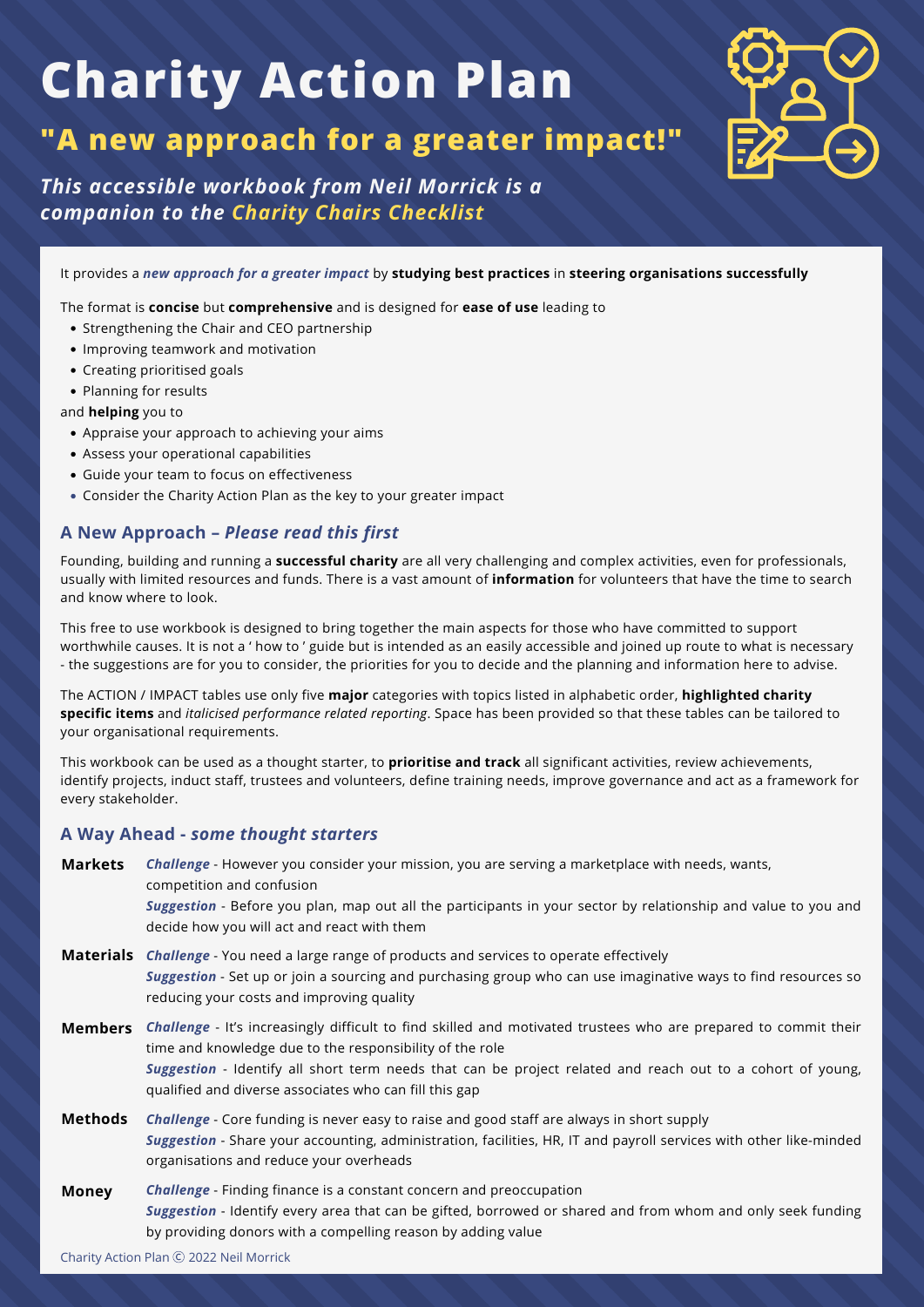**"A new approach for a greater impact!"**

| <b>Markets</b>                                             | <b>ACTION</b><br>required & reason | <b>Priority</b><br>order &<br><b>initials</b> | <b>Red</b><br>date to<br>start | <b>Yellow</b><br>reached<br>percent | <b>Green</b><br>date<br>finished | <b>Proof</b><br>recorded<br>& costed | <b>IMPACT</b><br>achieved & checked |
|------------------------------------------------------------|------------------------------------|-----------------------------------------------|--------------------------------|-------------------------------------|----------------------------------|--------------------------------------|-------------------------------------|
| affiliations / collaboration<br>/ joint ventures / mergers |                                    |                                               |                                |                                     |                                  |                                      |                                     |
| annual report                                              |                                    |                                               |                                |                                     |                                  |                                      |                                     |
| articles / comment                                         |                                    |                                               |                                |                                     |                                  |                                      |                                     |
| campaigning                                                |                                    |                                               |                                |                                     |                                  |                                      |                                     |
| communications                                             |                                    |                                               |                                |                                     |                                  |                                      |                                     |
| contact notes                                              |                                    |                                               |                                |                                     |                                  |                                      |                                     |
| databases                                                  |                                    |                                               |                                |                                     |                                  |                                      |                                     |
| direct mail                                                |                                    |                                               |                                |                                     |                                  |                                      |                                     |
| displays                                                   |                                    |                                               |                                |                                     |                                  |                                      |                                     |
| event planning                                             |                                    |                                               |                                |                                     |                                  |                                      |                                     |
| house style                                                |                                    |                                               |                                |                                     |                                  |                                      |                                     |
| impact report / added value<br>/ public benefit            |                                    |                                               |                                |                                     |                                  |                                      |                                     |
| literature                                                 |                                    |                                               |                                |                                     |                                  |                                      |                                     |
| market research /<br>trends / gaps                         |                                    |                                               |                                |                                     |                                  |                                      |                                     |
| marketing plan                                             |                                    |                                               |                                |                                     |                                  |                                      |                                     |
| milestones achieved                                        |                                    |                                               |                                |                                     |                                  |                                      |                                     |
| newsletters                                                |                                    |                                               |                                |                                     |                                  |                                      |                                     |
| presentations                                              |                                    |                                               |                                |                                     |                                  |                                      |                                     |
| press contact                                              |                                    |                                               |                                |                                     |                                  |                                      |                                     |
| product delivery                                           |                                    |                                               |                                |                                     |                                  |                                      |                                     |
| public relations                                           |                                    |                                               |                                |                                     |                                  |                                      |                                     |
| publications                                               |                                    |                                               |                                |                                     |                                  |                                      |                                     |
| relationship map /<br>market dynamics                      |                                    |                                               |                                |                                     |                                  |                                      |                                     |
| service levels                                             |                                    |                                               |                                |                                     |                                  |                                      |                                     |
| service users' needs /<br>feedback / profiles              |                                    |                                               |                                |                                     |                                  |                                      |                                     |
| social media                                               |                                    |                                               |                                |                                     |                                  |                                      |                                     |
| stakeholder review                                         |                                    |                                               |                                |                                     |                                  |                                      |                                     |
| webinars                                                   |                                    |                                               |                                |                                     |                                  |                                      |                                     |
| website                                                    |                                    |                                               |                                |                                     |                                  |                                      |                                     |
|                                                            |                                    |                                               |                                |                                     |                                  |                                      |                                     |
|                                                            |                                    |                                               |                                |                                     |                                  |                                      |                                     |
|                                                            |                                    |                                               |                                |                                     |                                  |                                      |                                     |
|                                                            |                                    |                                               |                                |                                     |                                  |                                      |                                     |
|                                                            |                                    |                                               |                                |                                     |                                  |                                      |                                     |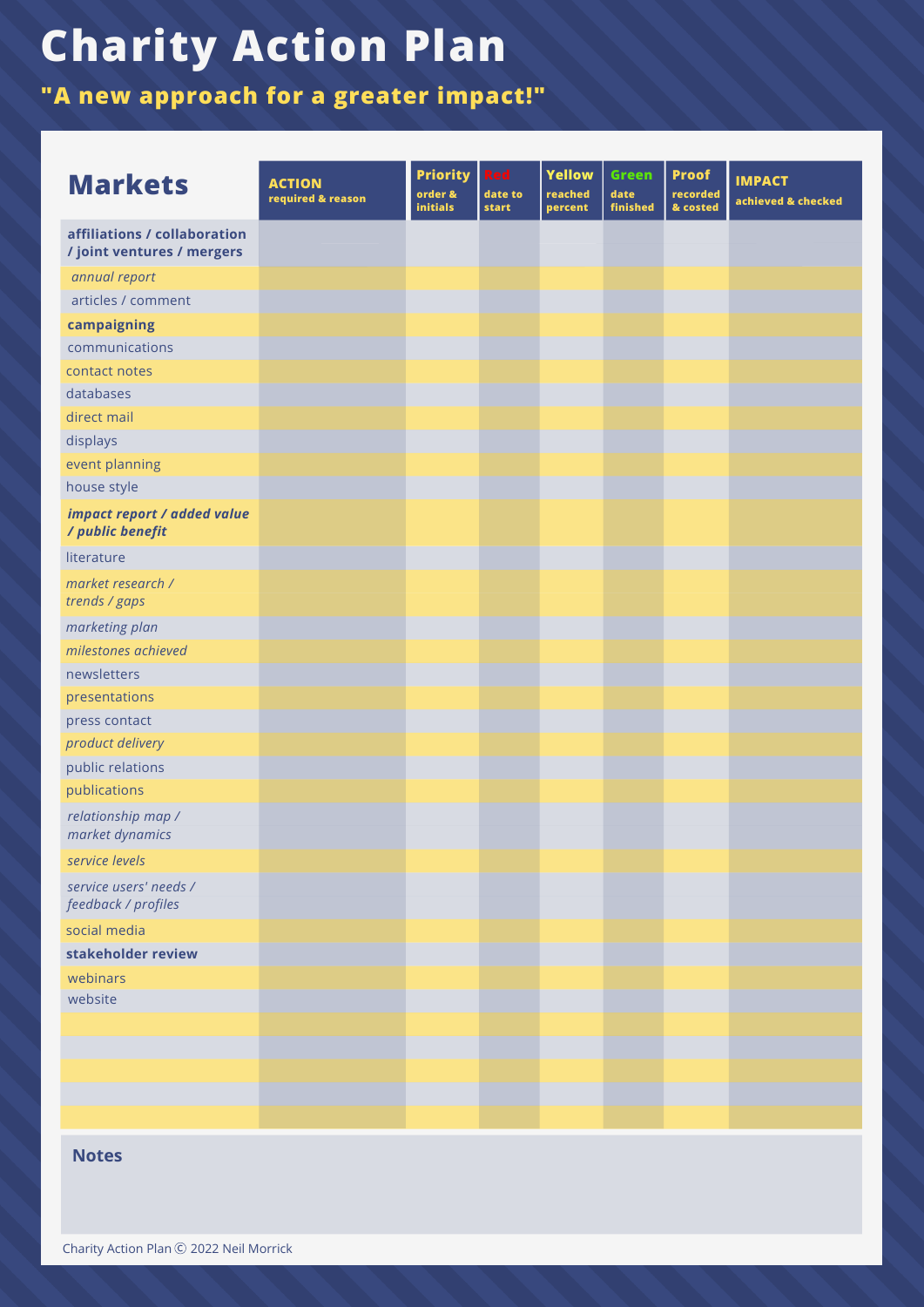**"A new approach for a greater impact!"**

| <b>Materials</b>                                                                                                                                              | <b>ACTION</b><br>required & reason | <b>Priority</b><br>order &<br><b>initials</b> | Red<br>date to<br>start | <b>Yellow</b><br>reached<br>percent | <b>Green</b><br>date<br>finished | <b>Proof</b><br>recorded<br>& costed | <b>IMPACT</b><br>achieved & checked |
|---------------------------------------------------------------------------------------------------------------------------------------------------------------|------------------------------------|-----------------------------------------------|-------------------------|-------------------------------------|----------------------------------|--------------------------------------|-------------------------------------|
| broadband provision                                                                                                                                           |                                    |                                               |                         |                                     |                                  |                                      |                                     |
| clothing                                                                                                                                                      |                                    |                                               |                         |                                     |                                  |                                      |                                     |
| copier / printer / scanner                                                                                                                                    |                                    |                                               |                         |                                     |                                  |                                      |                                     |
| decoration                                                                                                                                                    |                                    |                                               |                         |                                     |                                  |                                      |                                     |
| disability access                                                                                                                                             |                                    |                                               |                         |                                     |                                  |                                      |                                     |
| display boards                                                                                                                                                |                                    |                                               |                         |                                     |                                  |                                      |                                     |
| drink & food preparation<br>& storage                                                                                                                         |                                    |                                               |                         |                                     |                                  |                                      |                                     |
| email server                                                                                                                                                  |                                    |                                               |                         |                                     |                                  |                                      |                                     |
| equipment / contracts                                                                                                                                         |                                    |                                               |                         |                                     |                                  |                                      |                                     |
| furniture                                                                                                                                                     |                                    |                                               |                         |                                     |                                  |                                      |                                     |
| health & safety items                                                                                                                                         |                                    |                                               |                         |                                     |                                  |                                      |                                     |
| heating & ventilation                                                                                                                                         |                                    |                                               |                         |                                     |                                  |                                      |                                     |
| IT software / accounting / CRM<br>/ databases / DTP / inventory<br>/ meetings / transactions /<br>website maintenance / word<br>processing / virus protection |                                    |                                               |                         |                                     |                                  |                                      |                                     |
| kitchen & toilet supplies                                                                                                                                     |                                    |                                               |                         |                                     |                                  |                                      |                                     |
| lighting                                                                                                                                                      |                                    |                                               |                         |                                     |                                  |                                      |                                     |
| mobile phones                                                                                                                                                 |                                    |                                               |                         |                                     |                                  |                                      |                                     |
| projector                                                                                                                                                     |                                    |                                               |                         |                                     |                                  |                                      |                                     |
| property own / lease / rental                                                                                                                                 |                                    |                                               |                         |                                     |                                  |                                      |                                     |
| recycling                                                                                                                                                     |                                    |                                               |                         |                                     |                                  |                                      |                                     |
| reference publications                                                                                                                                        |                                    |                                               |                         |                                     |                                  |                                      |                                     |
| security / safe                                                                                                                                               |                                    |                                               |                         |                                     |                                  |                                      |                                     |
| shredder                                                                                                                                                      |                                    |                                               |                         |                                     |                                  |                                      |                                     |
| stationary & office supplies                                                                                                                                  |                                    |                                               |                         |                                     |                                  |                                      |                                     |
| storage                                                                                                                                                       |                                    |                                               |                         |                                     |                                  |                                      |                                     |
| systems hardware                                                                                                                                              |                                    |                                               |                         |                                     |                                  |                                      |                                     |
| telecoms facilities                                                                                                                                           |                                    |                                               |                         |                                     |                                  |                                      |                                     |
| utility services                                                                                                                                              |                                    |                                               |                         |                                     |                                  |                                      |                                     |
| vehicles                                                                                                                                                      |                                    |                                               |                         |                                     |                                  |                                      |                                     |
|                                                                                                                                                               |                                    |                                               |                         |                                     |                                  |                                      |                                     |
|                                                                                                                                                               |                                    |                                               |                         |                                     |                                  |                                      |                                     |
|                                                                                                                                                               |                                    |                                               |                         |                                     |                                  |                                      |                                     |
|                                                                                                                                                               |                                    |                                               |                         |                                     |                                  |                                      |                                     |
|                                                                                                                                                               |                                    |                                               |                         |                                     |                                  |                                      |                                     |

CRM – *Customer Relationship Management* DTP – *Desk Top Publishing* IT – *Information Technology*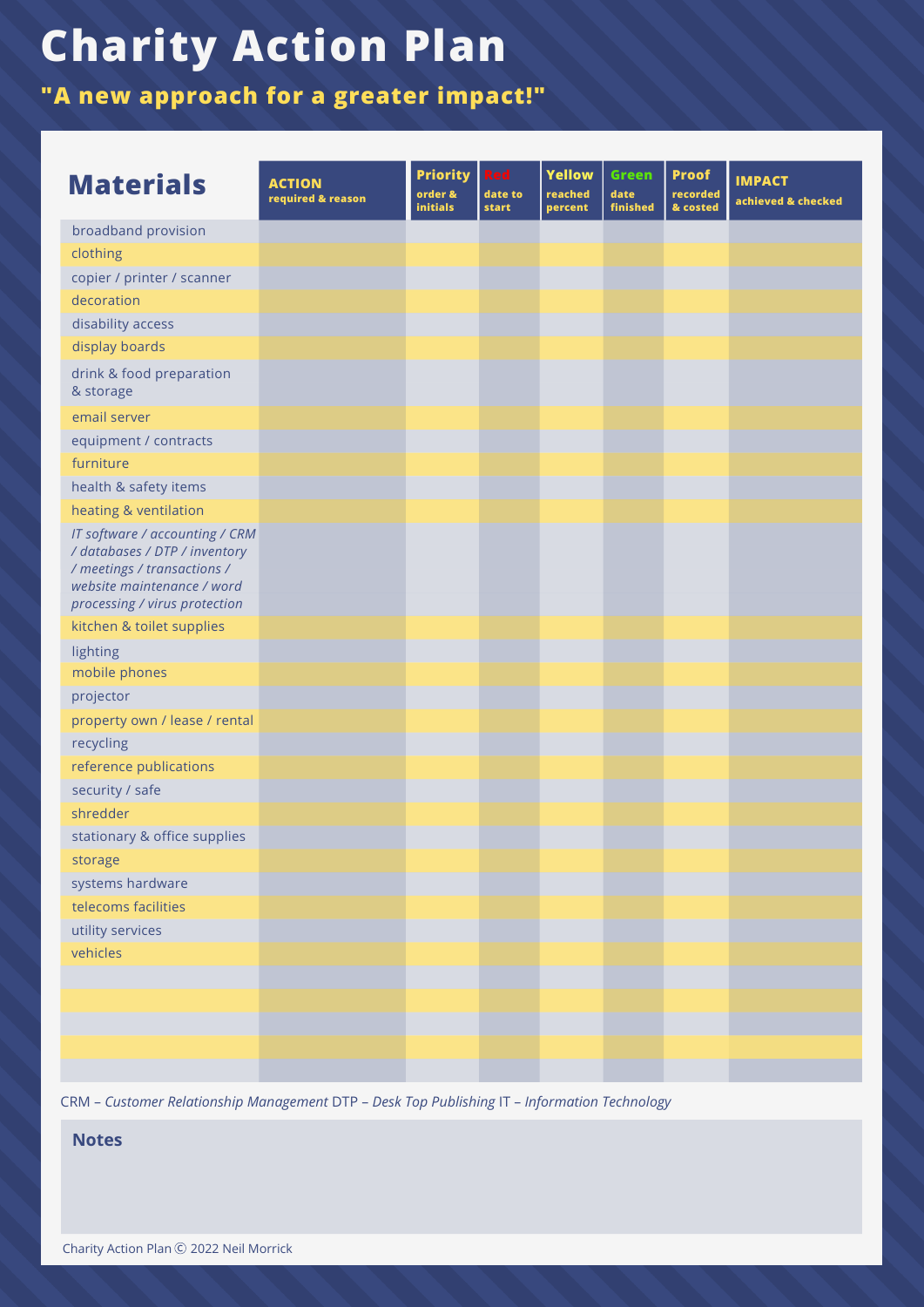**"A new approach for a greater impact!"**

| <b>Members</b>                                | <b>ACTION</b><br>required & reason | <b>Priority</b><br>order &<br><b>initials</b> | Red<br>date to<br><b>start</b> | Yellow<br>reached<br>percent | <b>Green</b><br>date<br>finished | <b>Proof</b><br>recorded<br>& costed | <b>IMPACT</b><br>achieved & checked |
|-----------------------------------------------|------------------------------------|-----------------------------------------------|--------------------------------|------------------------------|----------------------------------|--------------------------------------|-------------------------------------|
| annual appraisal                              |                                    |                                               |                                |                              |                                  |                                      |                                     |
| churn rate / retention                        |                                    |                                               |                                |                              |                                  |                                      |                                     |
| complaints procedure                          |                                    |                                               |                                |                              |                                  |                                      |                                     |
| consultation                                  |                                    |                                               |                                |                              |                                  |                                      |                                     |
| contracts of employment                       |                                    |                                               |                                |                              |                                  |                                      |                                     |
| <b>DBS</b> checks                             |                                    |                                               |                                |                              |                                  |                                      |                                     |
| disciplinary & grievance                      |                                    |                                               |                                |                              |                                  |                                      |                                     |
| <b>EDI policy</b>                             |                                    |                                               |                                |                              |                                  |                                      |                                     |
| ethos & morale                                |                                    |                                               |                                |                              |                                  |                                      |                                     |
| exit interviews                               |                                    |                                               |                                |                              |                                  |                                      |                                     |
| health & safety procedures                    |                                    |                                               |                                |                              |                                  |                                      |                                     |
| induction                                     |                                    |                                               |                                |                              |                                  |                                      |                                     |
| job specifications - CEO / staff              |                                    |                                               |                                |                              |                                  |                                      |                                     |
| liability cover                               |                                    |                                               |                                |                              |                                  |                                      |                                     |
| meetings / planned /<br>effective / scheduled |                                    |                                               |                                |                              |                                  |                                      |                                     |
| mentoring / coaching                          |                                    |                                               |                                |                              |                                  |                                      |                                     |
| organisation chart                            |                                    |                                               |                                |                              |                                  |                                      |                                     |
| patrons / president / friends                 |                                    |                                               |                                |                              |                                  |                                      |                                     |
| pay structure & reviews                       |                                    |                                               |                                |                              |                                  |                                      |                                     |
| project management                            |                                    |                                               |                                |                              |                                  |                                      |                                     |
| recruitment policies &<br>procedures          |                                    |                                               |                                |                              |                                  |                                      |                                     |
| review meetings                               |                                    |                                               |                                |                              |                                  |                                      |                                     |
| role descriptions -<br>chair / trustees       |                                    |                                               |                                |                              |                                  |                                      |                                     |
| safeguarding                                  |                                    |                                               |                                |                              |                                  |                                      |                                     |
| skills & talents                              |                                    |                                               |                                |                              |                                  |                                      |                                     |
| succession planning                           |                                    |                                               |                                |                              |                                  |                                      |                                     |
| team working                                  |                                    |                                               |                                |                              |                                  |                                      |                                     |
| training                                      |                                    |                                               |                                |                              |                                  |                                      |                                     |
| trustee appointment<br>conditions             |                                    |                                               |                                |                              |                                  |                                      |                                     |
| users                                         |                                    |                                               |                                |                              |                                  |                                      |                                     |
| volunteer agreements                          |                                    |                                               |                                |                              |                                  |                                      |                                     |
| volunteer sourcing                            |                                    |                                               |                                |                              |                                  |                                      |                                     |
| whistleblowing                                |                                    |                                               |                                |                              |                                  |                                      |                                     |
| work plans & targets                          |                                    |                                               |                                |                              |                                  |                                      |                                     |

CEO – *Chief Executive Officer* DBS – *Disclosure and Barring Service* EDI – *Equality, Diversity and Inclusion*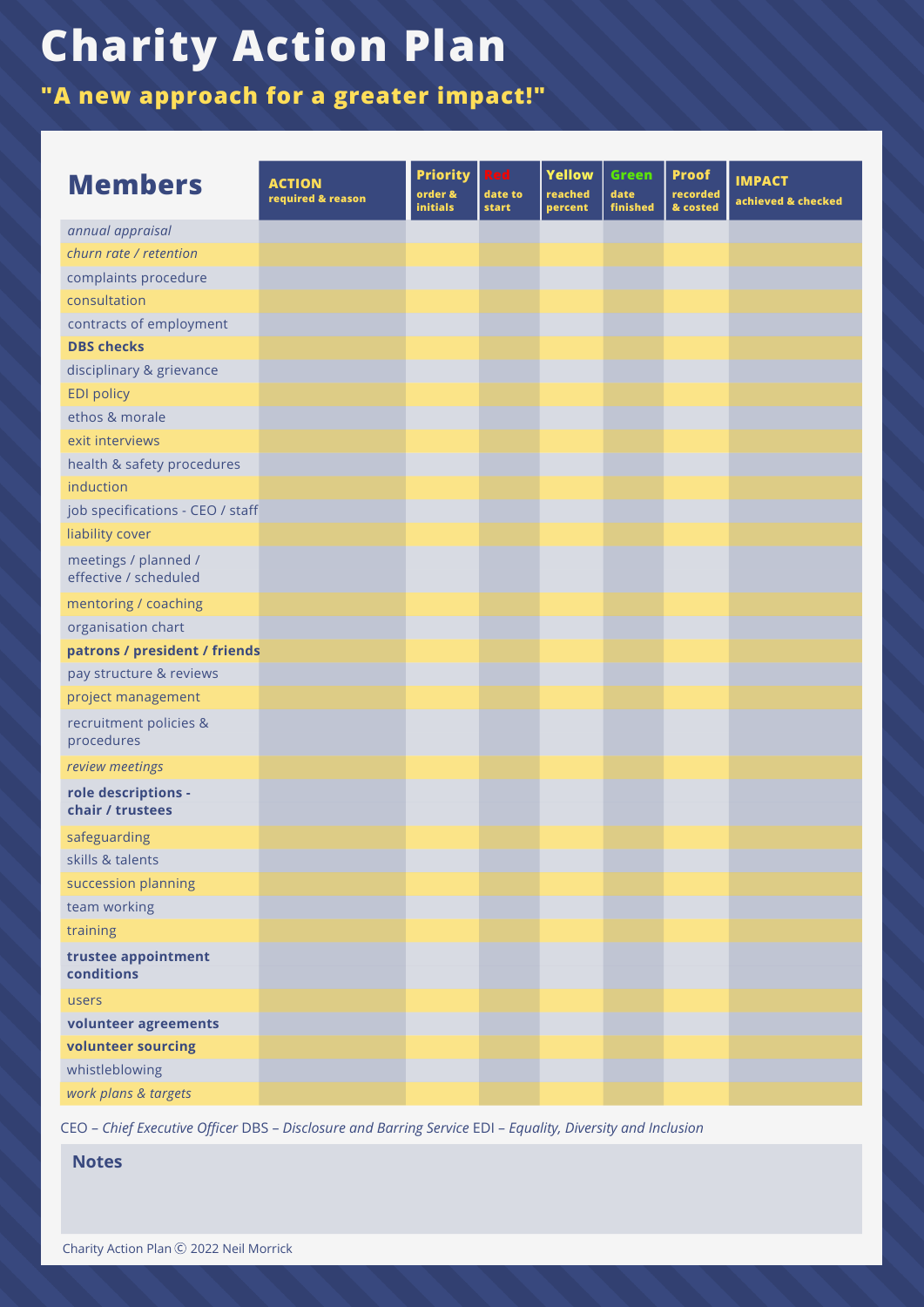**"A new approach for a greater impact!"**

| <b>Methods</b>                                                                          | <b>ACTION</b><br>required & reason | <b>Priority</b><br>order &<br><b>initials</b> | Red<br>date to<br>start | <b>Yellow</b><br>reached<br>percent | <b>Green</b><br>date<br>finished | <b>Proof</b><br>recorded<br>& costed | <b>IMPACT</b><br>achieved & checked |
|-----------------------------------------------------------------------------------------|------------------------------------|-----------------------------------------------|-------------------------|-------------------------------------|----------------------------------|--------------------------------------|-------------------------------------|
| action plan                                                                             |                                    |                                               |                         |                                     |                                  |                                      |                                     |
| <b>AGM</b>                                                                              |                                    |                                               |                         |                                     |                                  |                                      |                                     |
| aims / constitution /<br>governing document /<br>mission / objects / values<br>/ vision |                                    |                                               |                         |                                     |                                  |                                      |                                     |
| board agendas & minutes                                                                 |                                    |                                               |                         |                                     |                                  |                                      |                                     |
| board papers                                                                            |                                    |                                               |                         |                                     |                                  |                                      |                                     |
| board sub - groups                                                                      |                                    |                                               |                         |                                     |                                  |                                      |                                     |
| business plan                                                                           |                                    |                                               |                         |                                     |                                  |                                      |                                     |
| CEO monthly reporting                                                                   |                                    |                                               |                         |                                     |                                  |                                      |                                     |
| contingency plan                                                                        |                                    |                                               |                         |                                     |                                  |                                      |                                     |
| contracts                                                                               |                                    |                                               |                         |                                     |                                  |                                      |                                     |
| critical success factors                                                                |                                    |                                               |                         |                                     |                                  |                                      |                                     |
| current performance                                                                     |                                    |                                               |                         |                                     |                                  |                                      |                                     |
| filing systems - centralised                                                            |                                    |                                               |                         |                                     |                                  |                                      |                                     |
| <b>GDPR</b>                                                                             |                                    |                                               |                         |                                     |                                  |                                      |                                     |
| governance review                                                                       |                                    |                                               |                         |                                     |                                  |                                      |                                     |
| <b>HR</b>                                                                               |                                    |                                               |                         |                                     |                                  |                                      |                                     |
| impact report                                                                           |                                    |                                               |                         |                                     |                                  |                                      |                                     |
| insurance cover                                                                         |                                    |                                               |                         |                                     |                                  |                                      |                                     |
| knowledge base & controls                                                               |                                    |                                               |                         |                                     |                                  |                                      |                                     |
| <b>KPI</b> dashboard                                                                    |                                    |                                               |                         |                                     |                                  |                                      |                                     |
| legal structure                                                                         |                                    |                                               |                         |                                     |                                  |                                      |                                     |
| licenses                                                                                |                                    |                                               |                         |                                     |                                  |                                      |                                     |
| maintenance                                                                             |                                    |                                               |                         |                                     |                                  |                                      |                                     |
| major issues                                                                            |                                    |                                               |                         |                                     |                                  |                                      |                                     |
| meetings calendar                                                                       |                                    |                                               |                         |                                     |                                  |                                      |                                     |
| memberships                                                                             |                                    |                                               |                         |                                     |                                  |                                      |                                     |
| memorandum & articles                                                                   |                                    |                                               |                         |                                     |                                  |                                      |                                     |
| operating plan                                                                          |                                    |                                               |                         |                                     |                                  |                                      |                                     |
| policies & procedures                                                                   |                                    |                                               |                         |                                     |                                  |                                      |                                     |
| probono support                                                                         |                                    |                                               |                         |                                     |                                  |                                      |                                     |
| purpose statement                                                                       |                                    |                                               |                         |                                     |                                  |                                      |                                     |
| risk register                                                                           |                                    |                                               |                         |                                     |                                  |                                      |                                     |
| security                                                                                |                                    |                                               |                         |                                     |                                  |                                      |                                     |
| <b>SMART</b> targets                                                                    |                                    |                                               |                         |                                     |                                  |                                      |                                     |
| strategic plan                                                                          |                                    |                                               |                         |                                     |                                  |                                      |                                     |
| supplier assessment                                                                     |                                    |                                               |                         |                                     |                                  |                                      |                                     |

AGM – *Annual General Meeting* GDPR – *General Data Protection Regulation* HR – *Human Resources* KPI – *Key Performance Indicators* SMART - *Specific, Measurable, Achievable, Realistic and Timely*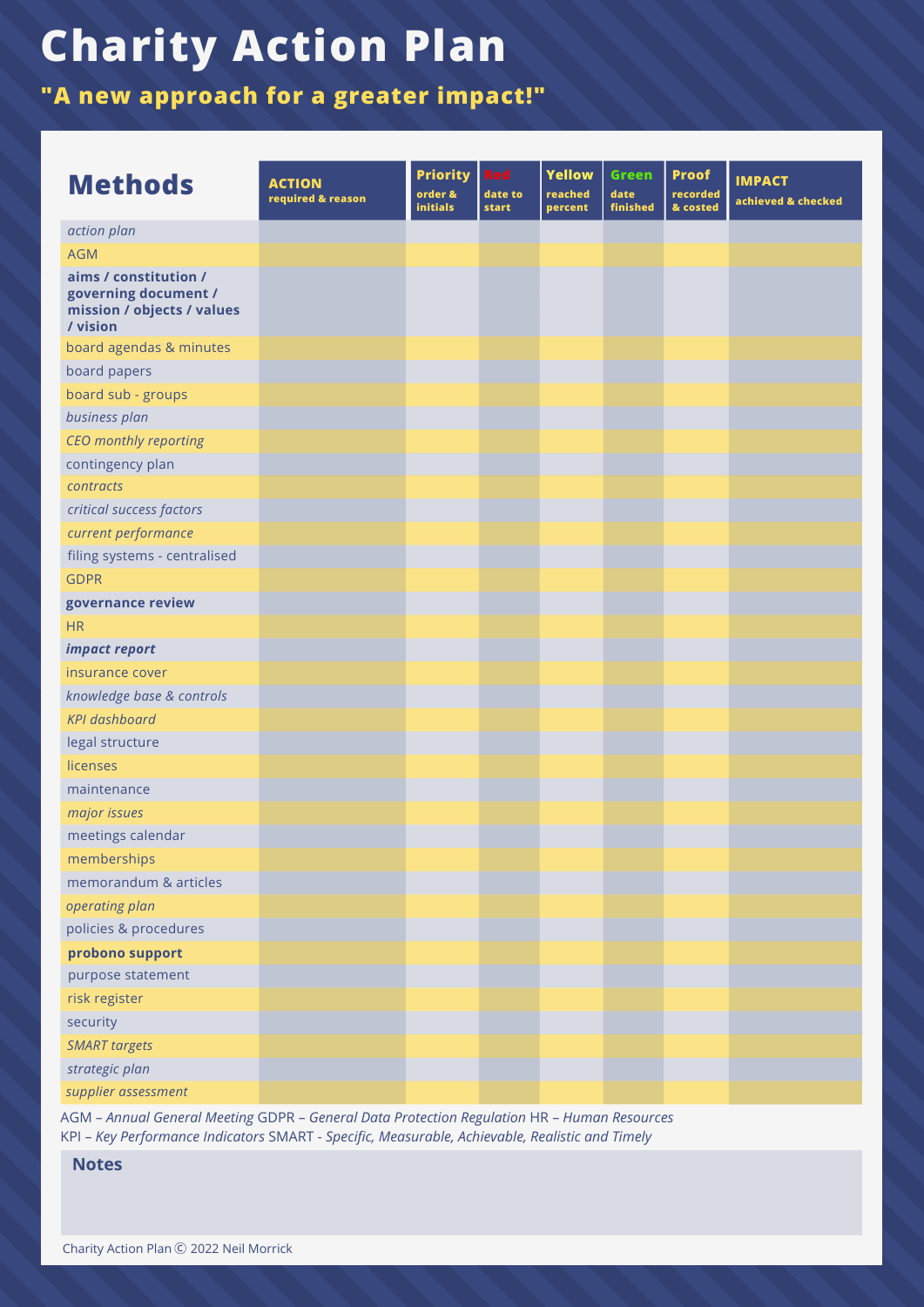**"A new approach for a greater impact!"**

| <b>Money</b>                                        | <b>ACTION</b><br>required & reason | <b>Priority</b><br>order &<br><b>initials</b> | <b>Red</b><br>date to<br><b>start</b> | <b>Yellow</b><br>reached<br>percent | <b>Green</b><br>date<br>finished | <b>Proof</b><br>recorded<br>& costed | <b>IMPACT</b><br>achieved & checked |
|-----------------------------------------------------|------------------------------------|-----------------------------------------------|---------------------------------------|-------------------------------------|----------------------------------|--------------------------------------|-------------------------------------|
| annual accounts & balance<br>sheet                  |                                    |                                               |                                       |                                     |                                  |                                      |                                     |
| annual report                                       |                                    |                                               |                                       |                                     |                                  |                                      |                                     |
| audit or independently<br>examined                  |                                    |                                               |                                       |                                     |                                  |                                      |                                     |
| authorisation of spending &<br>payment              |                                    |                                               |                                       |                                     |                                  |                                      |                                     |
| benchmarking / monitoring /<br>evalauation          |                                    |                                               |                                       |                                     |                                  |                                      |                                     |
| bequests                                            |                                    |                                               |                                       |                                     |                                  |                                      |                                     |
| <b>bidding processes</b>                            |                                    |                                               |                                       |                                     |                                  |                                      |                                     |
| business plan                                       |                                    |                                               |                                       |                                     |                                  |                                      |                                     |
| <b>Charity Commission</b><br>reporting requirements |                                    |                                               |                                       |                                     |                                  |                                      |                                     |
| contracting                                         |                                    |                                               |                                       |                                     |                                  |                                      |                                     |
| cost centres                                        |                                    |                                               |                                       |                                     |                                  |                                      |                                     |
| credit control                                      |                                    |                                               |                                       |                                     |                                  |                                      |                                     |
| depreciation policies                               |                                    |                                               |                                       |                                     |                                  |                                      |                                     |
| donors                                              |                                    |                                               |                                       |                                     |                                  |                                      |                                     |
| forecasts                                           |                                    |                                               |                                       |                                     |                                  |                                      |                                     |
| funding objectives                                  |                                    |                                               |                                       |                                     |                                  |                                      |                                     |
| fundraising                                         |                                    |                                               |                                       |                                     |                                  |                                      |                                     |
| <b>HMRC</b>                                         |                                    |                                               |                                       |                                     |                                  |                                      |                                     |
| income generation from<br>products & services       |                                    |                                               |                                       |                                     |                                  |                                      |                                     |
| investment policies                                 |                                    |                                               |                                       |                                     |                                  |                                      |                                     |
| invoicing                                           |                                    |                                               |                                       |                                     |                                  |                                      |                                     |
| monthly profit & loss v<br>budget & cashflow        |                                    |                                               |                                       |                                     |                                  |                                      |                                     |
| overhead coverage                                   |                                    |                                               |                                       |                                     |                                  |                                      |                                     |
| <b>PAYE</b>                                         |                                    |                                               |                                       |                                     |                                  |                                      |                                     |
| petty cash / expenses                               |                                    |                                               |                                       |                                     |                                  |                                      |                                     |
| reserves / restrictions                             |                                    |                                               |                                       |                                     |                                  |                                      |                                     |
| <b>SORP</b>                                         |                                    |                                               |                                       |                                     |                                  |                                      |                                     |
| sponsors                                            |                                    |                                               |                                       |                                     |                                  |                                      |                                     |
| supporters                                          |                                    |                                               |                                       |                                     |                                  |                                      |                                     |
| <b>VAT</b>                                          |                                    |                                               |                                       |                                     |                                  |                                      |                                     |
| viability                                           |                                    |                                               |                                       |                                     |                                  |                                      |                                     |

HMRC – *Her Majesty's Revenue and Customs* PAYE – *Pay As You Earn* SORP – *Statement Of Recommended Practice* VAT – *Value Added Tax*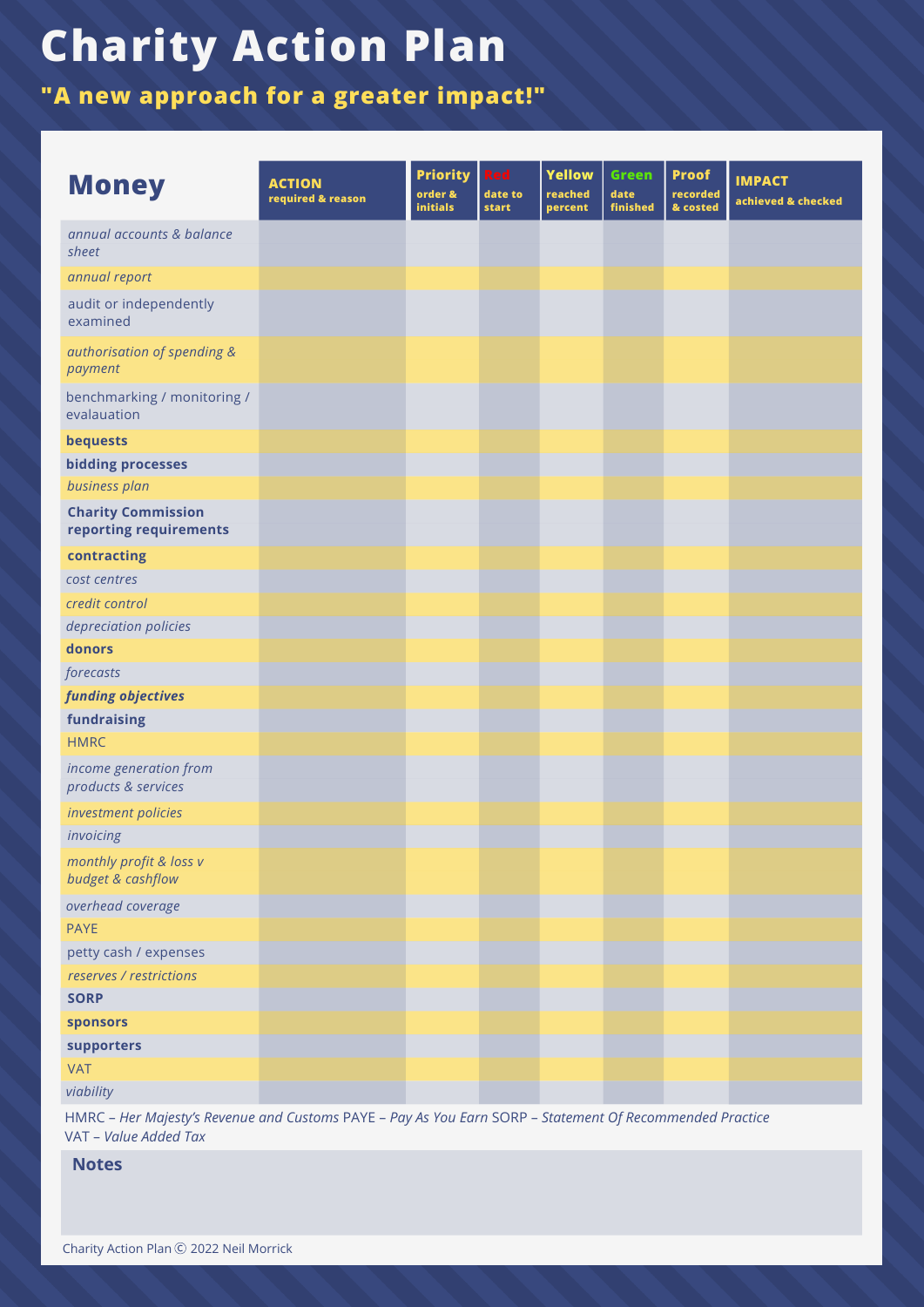**"A new approach for a greater impact!"**

### **Plans and Planning –** *from direction to delivering*



**Strategic** – determines how an organisation will match its purpose and capabilities with the needs of stakeholders and the market, now and in the future in order to identify key issues and maximise impact **Business** – financial, investment and resource toolkit to guide staff actions and steer all parties towards realisation of strategy **Operating** – sets out milestones for routine organisational aims **Marketing** – the process by which a viable supply of services or goods meet the needs and wants of consumers on a sustainable basis **Action** – bringing together all key initiatives in a measurable, updatable format

#### **Review annually – Strategic – What you want to** *achieve*

Charitable objects / vision & mission / aims & goals Internal aspects -SWOT- *Strengths, Weaknesses, Opportunities, Threats* External factors -STEEPLE - *Social, Technological, Economic, Environmental, Political, Legal, Ethical* Relationship / Stakeholder map based on current and potential activities Funding policy / Impact report Strategic Plan on three year rolling basis

### **Produce annually – Tactical – How you need to** *proceed*

Business and Operating Plans on one year rolling basis Budget Profit & Loss, Balance Sheet, Cash Flow, Forecasts, KPIs Resources for personnel, systems, equipment, facilities and inventory Board skills audit, performance, succession, recruitment and induction Marketing Plan / Communications schedule Action Plan by category, priority, responsibility, milestones, cost and achievement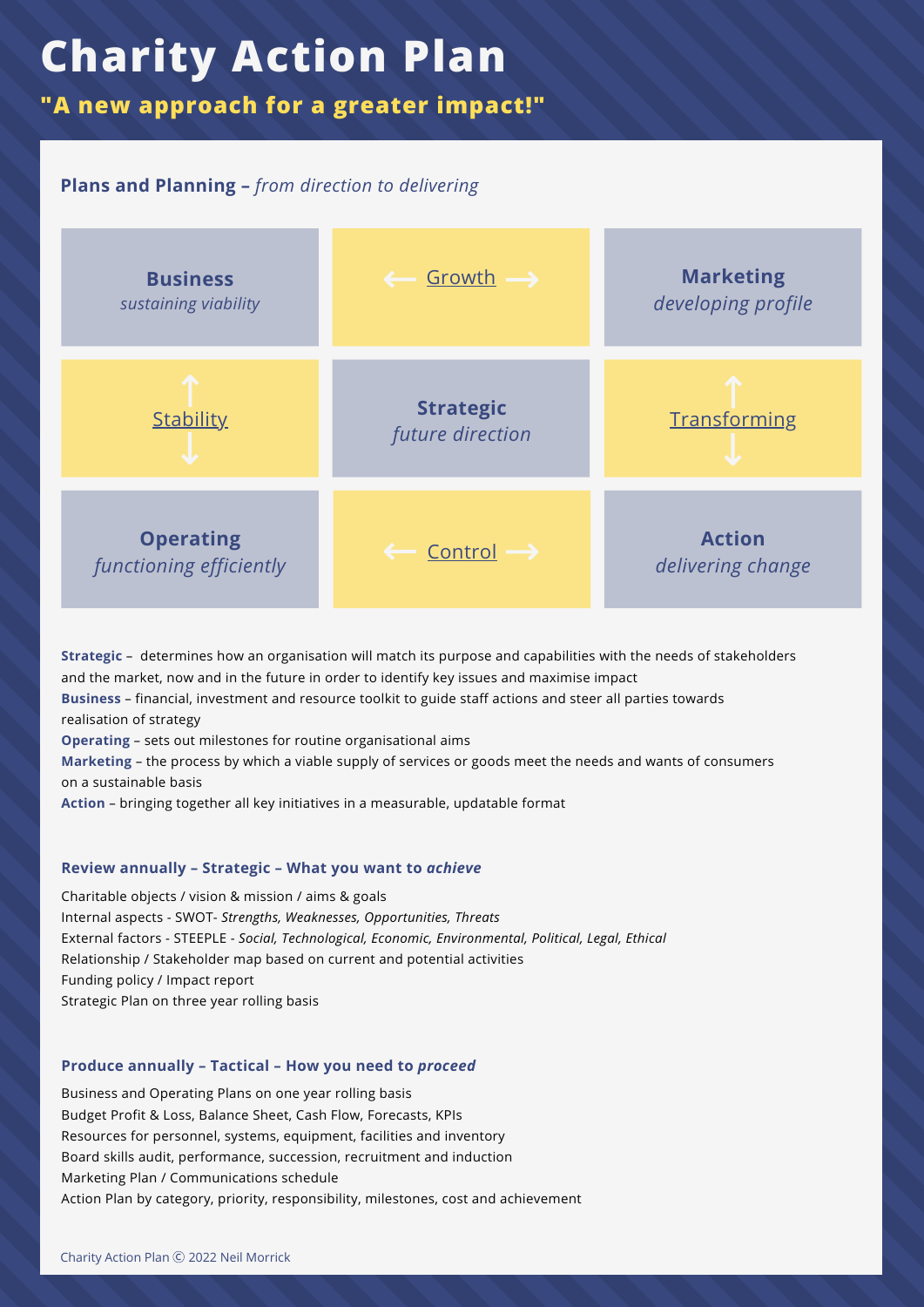**"A new approach for a greater impact!"**

### **An Ideal Board –** *fit for purpose?*

One size does not fit all; however, Trustee quality and quantity are crucial for the ability of the Board to focus on strategy and governance and to monitor performance and operations.

Although most charities have role descriptions for Trustees and job specifications for Staff, few have terms of reference for overall Board and Management responsibilities. This can lead to lack of clarity of purpose when determining aims and setting goals – Boards tend to devolve strategic issues and concentrate instead on tactical detail.

The Chair in conjunction with the CEO should lead the **Plans and Planning** process and ensure that Governance standards are met and maintained. The Board will therefore be encouraged to think, plan and act strategically.

Monitoring activity can be improved by assigning Trustees individually or by sub groups to the five major categories of **Markets, Materials, Members, Methods and Money**. This will develop Trustee knowledge and lead to more informed Board discussions and decisions.

A volunteer Administrator or paid resource serving a cluster of organisations will prove invaluable by coordinating all parties and delivering information when and where needed. Whilst providing support, they can also act as custodian of the **Charity Action Plan.**

#### **From the Charity [Governance](https://www.charitygovernancecode.org/en) Code**

1. **Organisational purpose** The board is clear about the charity's aims and ensures that these are being delivered effectively and sustainably.

2. **Leadership** Every charity is led by an effective board that provides strategic leadership in line with the charity's aims and values.

3. **Integrity** The board acts with integrity, adopting values and creating a culture which help achieve the organisation's charitable purposes. The board is aware of the importance of the public's confidence and trust in charities, and trustees undertake their duties accordingly.

4. **Decision-making, risk and control** The board makes sure that its decision-making processes are informed, rigorous and timely and that effective delegation, control and risk assessment and management systems are set up and monitored.

5. **Board effectiveness** The board works as an effective team, using the appropriate balance of skills, experience, backgrounds and knowledge to make informed decisions.

6. **Equality, diversity and inclusion** The board's approach to diversity supports its effectiveness, leadership and decision-making.

7. **Openness and accountability** The board leads the organisation in being transparent and accountable. The charity is open in its work, unless there is good reason for it not to be**.**